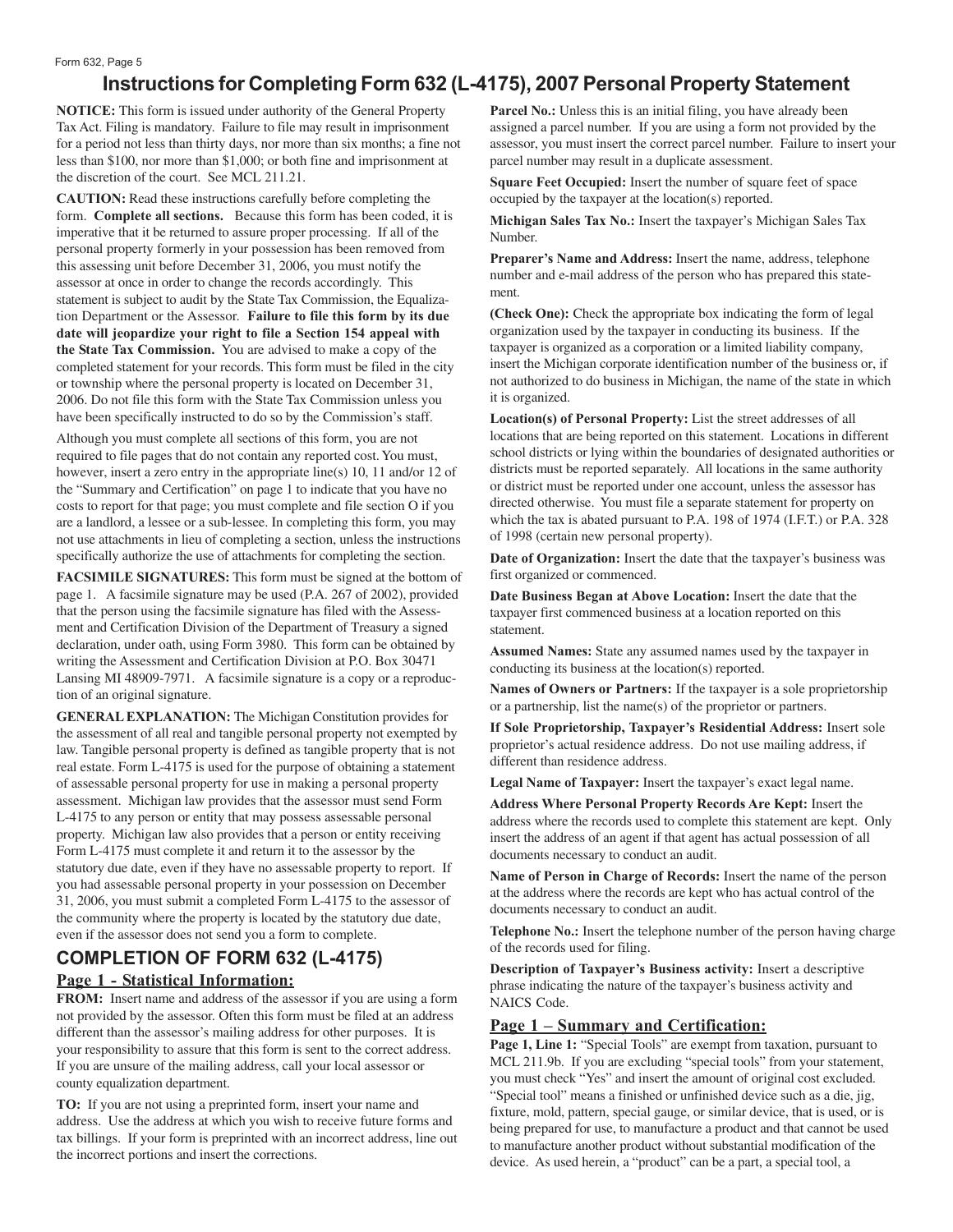#### Form 632, Page 6

component, a subassembly or completed goods. "Special tools" do not include devices that differ in character from dies, jigs, fixtures, molds, patterns, or special gauges. Machinery or equipment, even if customized, and even if used in conjunction with special tools is not a "special tool." A die, jig, fixture, mold, pattern, gauge, or similar tool that is not a "special tool" is a "standard tool" and must be reported in Section H. Machinery or equipment, even if specialized, and even if used in conjunction with special tools or standard tools is not reported in Section H and must, instead, be reported in Section B. Only industrial tools in the nature of dies, jigs, fixtures, molds, patterns and special gauges can qualify for this exemption. Personal property not directly used to carry out a manufacturing process is not a "special tool." Dies, jigs, fixtures, molds, patterns, special gauges, or similar devices that are not "special tools" should be reported at full acquisition cost new under Section H of this form.

**Page 1, Line 2:** Air and water pollution control facilities and/or wind or water energy conversion devices may qualify for exemption from taxation, only if an exemption certificate has been issued by the State Tax Commission on or before December 31, 2006. If you claim such an exemption, check "Yes" and attach an itemized listing of the certificate numbers, dates of issuance and amounts.

**Page 1, Line 3:** You must file a completed Form L-4175 with the assessor of every Michigan assessment jurisdiction in which you had assessable personal property on December 31, 2006. If you have fulfilled this obligation, check "Yes." If you have not filed in every required jurisdiction, attach an explanation.

**Page 1, Line 4:** The purpose of this question is to determine whether you are a party to a contract relative to personal property located in this jurisdiction on December 31, 2006 that you have not reported on this statement, perhaps because of your belief that another party to the contract is the proper party to report. This includes situations where you believe you hold only a security interest in personal property, in spite of the fact that the contract is labeled a "lease." If you answered "yes" to this question, attach a rider that includes the name(s) of the interest holder(s), the nature of your interest, a description of the equipment, the year the equipment was originally placed in service, its original selling price when new and the address where the property was located on December 31, 2006.

**Page 1, Line 5:** Check "Yes" if you are a lessor (landlord), a lessee (tenant) or a sublessee (subtenant) in a rental contract relating to the real property at this location. MCL 211.8(i) provides that, under some circumstances, the value, if any, of a sub-leasehold estate shall be assessed to the lessee. If you check "Yes," complete Section O. Your rental arrangement will be analyzed by the assessor. If you check "Yes" and have made leasehold improvements to the real estate, you must also complete Section M. Your completion of Sections M and O will not necessarily result in an increased assessment.

**Page 1, Line 6:** The valuation multipliers contained in Sections A through F on page 2 are intended to be applied to the acquisition cost of new, not used, personal property. If the acquisition cost new of an asset is known to you or can be reasonably ascertained through investigation, you must report that cost in the year it was new when you complete Sections A through F, even if you have adjusted the cost in your accounting records to reflect revaluation of the asset using a "purchase," "fresh start," "push-down" or similar accounting methodology, or even if your booked cost reflects a "used" purchase, lease "buy-out" price or a "trade-in" credit. If you were unable to report the acquisition cost new for one or more of your assets, you should check "Yes" and attach a list of all such assets. On the list, provide a detailed description of each asset, the year or approximate year that the asset was new, and the amount and acquisition year at which you have reported the asset. You must also provide a written explanation of the reason(s) that the original acquisition cost information is not available.

having a cost **new** of \$10,000 or less, that is exclusively offered for rental, pursuant to a written agreement, on an hourly, daily, weekly or monthly basis for a term of 6 months or less (including all permitted or required extensions). If you acquired the property "used" you must determine the cost new for purposes of determining whether the property qualifies for "daily rental property" treatment. If you believe that you have such property, see Form 3595, *Property Statement - Daily Rental Property*, for additional information. If you qualify, you must complete Form 3595 and comply with the requirements set forth therein.

Page 1, Line 8: You are required to report all tangible personal property in your possession in this location **even if the property has been fully expensed or depreciated for federal income tax or financial accounting purposes**. If you answer "No," attach a detailed explanation.

**Page 1, Line 9:** This question requires you to disclose other businesses that share space with you at the location(s) of your business. If you answer "Yes" attach a list of all other businesses operating at your location(s). If you are located in a shopping center, office building or other multi-tenant facility, you are not required to list businesses having a different legal address.

**Page 1, Line 10:** Complete Sections A through F, page 2, and add the totals from Sections A through F to arrive at a Cost Grand Total. Insert the Cost Grand Total in the box indicated at the bottom of page 2 and carry that amount to page 1, line 10a.

Page 1, Line 11: Complete Sections G through K, page 3, and add the totals from Sections G through K to arrive at a Cost Grand Total. Insert the Cost Grand Total in the box indicated at the bottom of page 3 and carry the amount to page 1, line 11a.

Page 1, Line 12: Complete sections L through O, page 4, and add the totals from sections M and N to arrive at a Cost Grand Total, as directed by the instruction at the bottom of the page. Insert the Cost Grand Total in the box indicated at the bottom of page 4 and carry the amount to page 1, line 12a.

**Page 1, Line 13:** If you had assets that qualified as "idle equipment" or as "obsolete or surplus equipment" on December 31, 2006, complete Form 2698, *Idle, Obsolete and Surplus Equipment*, and carry the Total Original Cost from Form 2698 to line 13a.

"Idle equipment" is equipment that has been disconnected and is stored in a separate location. Assets are **not** "idle" if they are present as standby equipment, are used intermittently or are used on a seasonal basis. "Obsolete or surplus equipment" is equipment that either requires rebuilding and is in the possession of a rebuilding firm on December 31, 2006 **OR** is being disposed of by means of an advertised sale because it has been declared as surplus by an owner who has abandoned a process or plant. Property that is part of a process that has been temporarily suspended from operation or which is being offered for sale with the expectation that the process will be continued at the same location, does not qualify for idle or obsolete and surplus reporting treatment. Only property which would otherwise be reported in Sections A through F on Page 2 of Form L-4175 qualifies to be reported as idle or obsolete and surplus equipment. For more information, see instructions to Form 2698. Do not include these assets elsewhere on this form.

**Page 1, Line 14:** Report the total cost incurred for Construction in Progress, as calculated on an accrual basis, based on the extent of physical presence of the construction in progress in the assessment jurisdiction. Construction in Progress is property of a personal property nature that has never been in service and was in the process of being installed on December 31, 2006. Do not report partially constructed electric generating facilities as Construction in Progress. Such facilities must be reported on Form 2870, *Real Property Statement*.

**Page 1, Line 15:** If you had cable television or utility assets on December 31, 2006, complete Form 3589, *Cable Television and Public Utility Personal Property Report*, and carry the Total Original Cost from

**Page 1, Line 7: "**Daily rental property" is tangible personal property,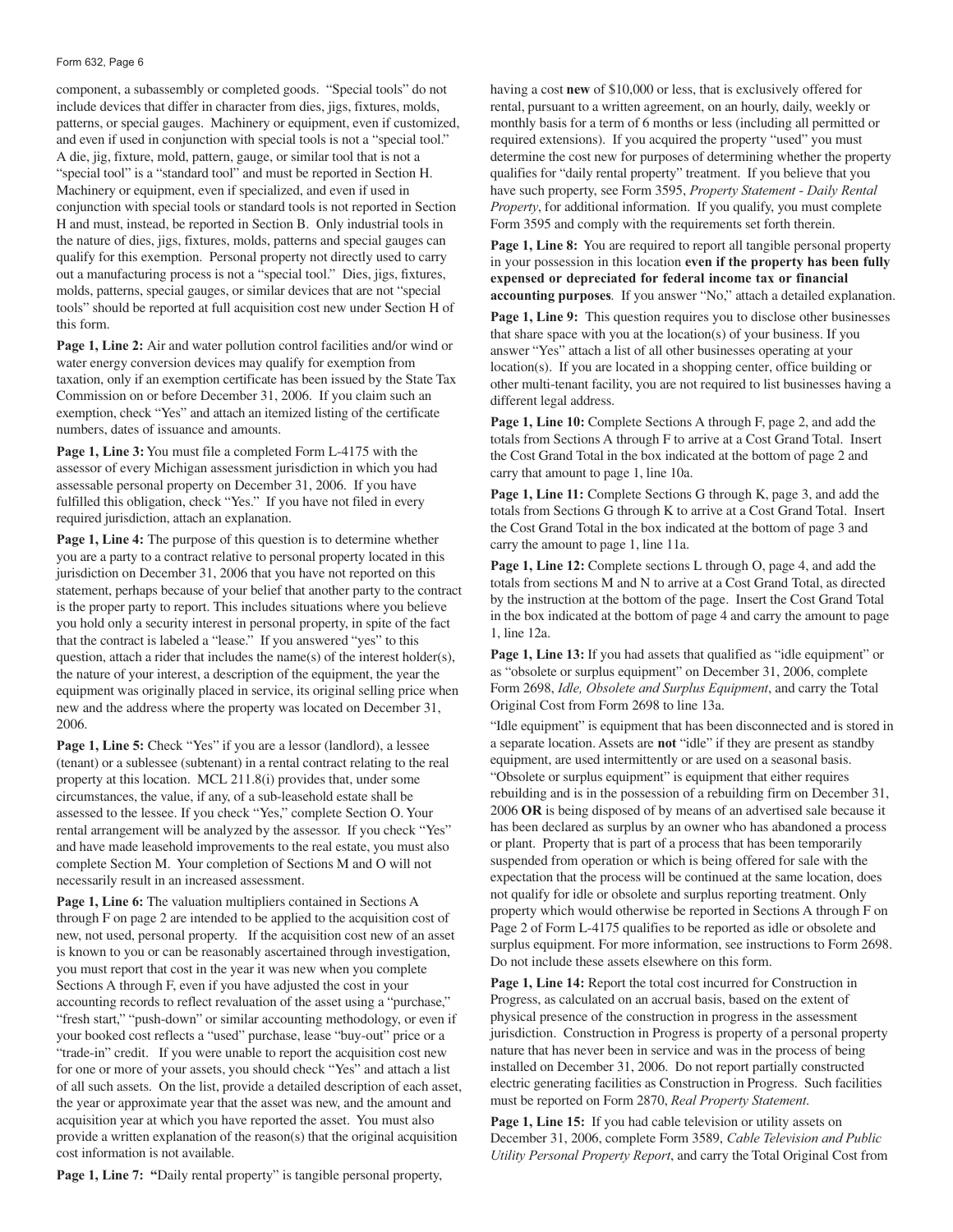Form 3589 to line 15a. See the instructions to Form 3589.

**Page 1, Line 16:** If you had cellular (wireless) site assets on December 31, 2006, complete Form 4452, *Cellular (Wireless) Site Equipment Personal Property Report*, and carry the Total Original Cost from Form 4452 to line 16a. See the instructions to Form 4452.

**Page 2 - General Instructions for Sections A through F:** You must report in these Sections the full acquisition cost new, in the year of its acquisition new, of all machinery and equipment, computer equipment, furniture and fixtures, signs, coin operated equipment, office equipment, electronic, video and testing equipment, rental video tapes and games and other tangible personal property owned by you and located in this assessment jurisdiction, **even if you have fully depreciated the asset or have expensed the asset under Section 179 of the Internal Revenue Code or under your accounting policies. All costs reported must include freight, sales tax and installation costs,** even in cases where the cost was actually incurred by another. Imputed sales tax, freight and installation costs must be reported by equipment leasing companies in cases where the lessee has paid or will pay such costs, or will provide the equivalent benefit in kind. Sales tax must be imputed and reported by equipment leasing companies in cases where the lessee is paying sales or use tax on installment lease payments. The costs reported must include all costs that would be capitalized by an end-user/owner of the property under generally accepted accounting principles, including capitalized interest, overheads and "indirect costs" associated with the process of constructing, acquiring or making the property available for use. Capitalized expenditures made to a piece of machinery or equipment after the initial acquisition year must be reported in the year the expenditure is booked as a fixed asset. These costs must be reported the same as they are shown on your financial accounting fixed asset records, assuming that you account using generally accepted accounting principles. You must also report in these sections any other tangible personal property in your possession or under your control in this jurisdiction that is not reported under sections G through N. If you purchased an asset used, and do not know and cannot ascertain the acquisition cost new, attach the list required by the page 1, line 6 instructions. The acquisition costs for the assets reported under each section must be totaled for each acquisition year. Place the yearly total on the line of the section corresponding to the year that the property was acquired. You must report the original acquisition cost, **not** your estimation of the value of the property. Equipment not fully installed on December 31, 2006 should be reported on page 1, line 14 and should not be reported in these sections. Property that was reported as construction in progress **last** year but which was placed in service on or before December 31, 2006 should be entirely reported on the 2006 acquisition line of the appropriate table, not the 2005 line. Similarly, the cost of all assets must be reported as acquired in the year that they were placed in service, rather than the year of purchase, if those years differ.

Leased assets and "daily rental property" must be reported by the **Owner** on sections A through H in the same manner as other property. An itemized listing of the property must also be made in section L (for leased assets) or pursuant to the requirements of the instructions for page 1, line 7 (for daily rental assets).

All leased and daily rental assets must be reported by, and must be assessed to, the owner, in spite of any agreement to the contrary between the parties to the lease or rental agreement, unless the property is "qualified personal property" or is owned by a bank. Leased and rental property must be reported at selling price new, even if the owner is the manufacturer of the asset or acquired the asset in the wholesale market for an amount less than the price that the end-user would have incurred to purchase the asset. If the asset is of a type that it is never sold to an enduser or if you have constructed the asset for your own use, report the price at which the asset would sell if a market sale did occur. See STC Bulletin 1 of 1999.

The cost reported in each of the sections of this form and on the forms used with this form should include the full invoiced cost, without deduction for the value of certain inducements such as service agreements and warranties when these inducements are regularly provided without additional charge.

Inventory is exempt from assessment. Inventory does not include personal property under lease or principally intended for lease or rental, rather than sale. Property allowed a cost recovery allowance or depreciation under the Internal Revenue Code is not inventory. Motor vehicles registered with the Michigan Secretary of State on December 31, 2006 are exempt. Special mobile equipment, as defined by MCL 257.62, nonregistered motor vehicles and equipment attached to motor vehicles which is not used while the vehicle travels on the highway are assessable. Computer software, if the purchase was evidenced by a separate invoice amount and if the software is commonly sold separately, is exempt.

If you have had "Move Ins" of used property during calendar year 2006, you must complete Form 3966, in addition to completing Form L-4175. You can obtain Form 3966 from the Michigan Department of Treasury Web Site at **www.michigan.gov/treasury** or from your local assessor. "Move-Ins" are items of assessable personal property that were not assessed in this city or township in 2006, including: acquisitions of previously used personal property (which should be reported in the year it was new and at the cost when new); used personal property you have moved in from outside this city or township; personal property that was exempt in 2006 (such as exempt industrial facilities tax property); and personal property that you mistakenly omitted from your statement in 2006. "Move-Ins" **do not include** property moved from another location **within** this city or township or assessed to another taxpayer within this city or township in 2006 (i.e. property reported by a previous owner or previously leased property reported by the lessor to this city or township last year). All "Move-Ins" must be reported in the appropriate section of Form L-4175, in addition to being reported on Form 3966. **Do not report** 2006 acquisitions of new property on Form 3966.

You must report the cost of business trade fixtures in the appropriate section, A through F, rather than in section M where you report leasehold improvements. You must also report the costs of installing personal property in the appropriate section, A through F. Trade fixtures and installation costs of machinery and equipment must not be reported in section M, even if you have booked them as leasehold improvements for financial accounting purposes. Trade fixtures are items of property that have been physically attached to real estate by a tenant to facilitate the tenant's use of the property for business purposes and which are both capable of being removed and are removable by the tenant under the terms of the lease. Examples of trade fixtures are certain costs related to telephone and security systems and most signs. Examples of installation costs are the costs of machine foundations and electric, water, gas and pneumatic connections for individual manufacturing machines.

The costs of an electrical generating facility, including the costs of all attached equipment that is integrated as a component in accomplishing the generating process, such as boilers, gas turbines and generators, are not reported on this form. An exception is a small, movable generating unit that has a fixed undercarriage designed to allow easy movement of the unit from place to place to provide temporary electric power. The costs associated with a generating facility that does not have a fixed undercarriage must be reported to the assessor on Form 2870, Real Property Statement. The costs associated with small, movable electrical generation units that have a fixed undercarriage and the costs associated with other unattached, movable machinery and equipment used at generating facilities, such as front loaders, forklifts, etc. are reported in section B of this form.

A summary of the items that should be reported in each section is to STC Bulletin 12 of 1999 and its later annual supplement(s). These bulletins,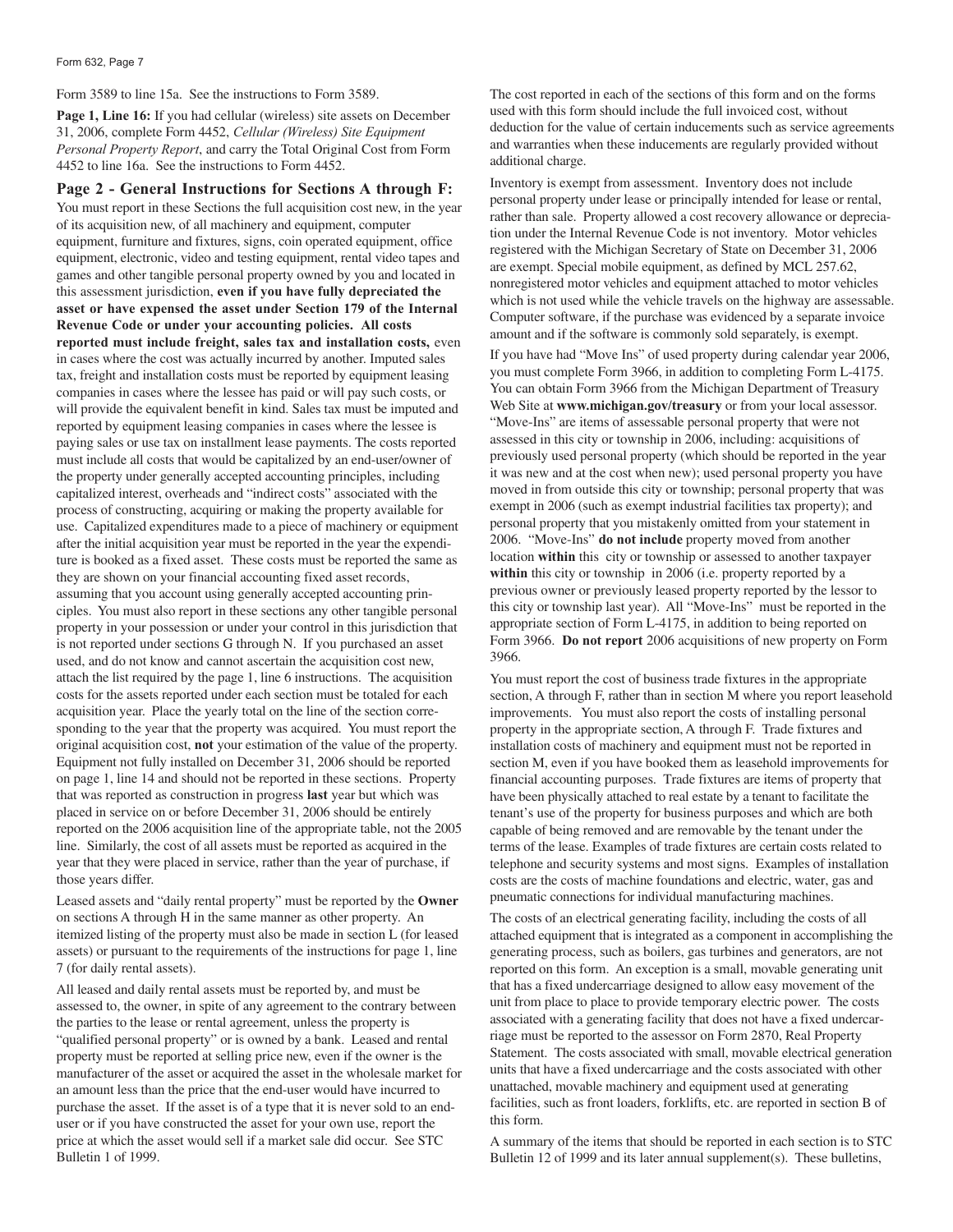#### Form 632, Page 8

along with forms and other bulletins can be accessed via our Web site at **www.michigan.gov/treasury.** MCL 211.19 requires that you complete this form in accordance with the directions on the form and in these instructions. You may, however, attach supplementary material for the assessor to consider in making his or her valuation decisions. If you have questions regarding proper classification, contact your local assessor or the State Tax Commission for clarification.

**Completion of Section A, Page 2:** The assets to be reported in this section include decorations, seating, furniture (for offices, apartments, restaurants, stores and gaming establishments), shelving and racks, lockers, modular office components, cabinets, counters, rent-to-own furnishings, medical exam room furnishings, therapeutic medical beds and bedding, bookcases, displays, mobile office trailers, special use sinks (such as those found in medical offices, beauty shops and restaurants), tables, nonelectronic recreational equipment, filing systems, slat walls, non-freestanding signs, window treatments, uniforms and linens, cooking, baking and eating implements, shopping carts, booths and bars. Other assets may be included at a later time.

**Completion of Section B, Page 2:** The assets to be reported in this section include all assets that are not designated for disclosure in another section. Specifically, such assets include the following types of machinery and equipment: air compressors, airport ground, non-coin operated amusement rides and devices, auto repair & maintenance, beauty and barber shop, boiler, furnace, bottling & canning, crane and hoist, car wash, chemical processing, construction, unlicensed vehicular, conveyor, non-coin operated dry cleaning and laundry, air makeup and exhaust systems, manufacturing and fabricating, food processing, gym & exercise, heat treating, landscaping, sawmill, incinerators, maintenance and janitorial, nonelectronic medical and dental and laboratory and veterinary equipment, mining and quarrying, mortuary & cemetery, painting, hydrocarbon refining and production and distribution, plastics, pottery & ceramics, printing and newspaper, rubber manufacturing, scales, ski lifts, smelting, stone & clay processing, supermarket, textile, tanning, vehicle mounted, waste containers, wire product manufacturing, woodworking, automated tellers (ATM), computer controlled lighting, CNC controlled manufacturing, theater equipment, restaurant food preparation and dispensing and storing and serving equipment, soft drink fountains, coin counters, beverage container return machines, storage tanks, hand tools of mechanics and trades, nonregistered motor vehicles, freestanding and other safes not assessed as real property, oil and gas field equipment and gathering lines prior to commingling product with other wells, portable toilets, metal shipping pallets and containers, portable saw mills, LP tanks under 2,000 gallons, fuel dispensing control consoles, computer-controlled printing presses, stereo lithography apparatus, forklift trucks, non-coin operated gaming apparatus and computerized and mechanical handling equipment. Other assets may be included at a later time.

**Completion of Section C, Page 2:** Report the acquisition cost new and the year of acquisition of rental videotapes, rental video games, rental DVD's and rental laser disks owned by you at this location. Other assets may be included at a later time.

**Completion of Section D, Page 2:** The assets to be reported in this section include office machines, non-computerized cash registers, faxes, mailing and binding equipment, photography and developing equipment, shredders, projectors, telephone and switchboard systems (even if computerized), audio and video equipment [used for receiving, transmitting, recording, producing and broadcasting], amplifiers, CD, cassette and disc players, speakers, cable television local origination equipment, electronic scales, surveillance equipment, electronic diagnostic and testing equipment (for automotive shops, medical offices, hospitals and dental offices), ophthalmology testing equipment, satellite dishes, video-screen arcade games, electronic testing equipment, electronic laboratory equipment, cellular telephones, medical laser equipment, reverse osmosis and hemodialysis systems, movable dynamometer, spectrum analyzer,

security systems, 2-way and mobile land radio equipment, pay-per-view systems, wooden and plastic pallets and shipping containers, rental musical instruments and distributive control systems (see STC Bulletin 3 of 2000). Office machines which **are not** capable of being integrated into a local area or wide area computer network, office machines that are only capable of being used as a facsimile transmitting/receiving machine and/or as a copier, and office machines that are multifunctional but **are not** capable of being used as a computer peripheral, are reported in this section. A copier is a freestanding or desktop piece of office equipment, which is most commonly used in an office setting, and which is primarily designed to print, or to make copies of short-run text material produced in that office. Copiers generally use commercially available 8 1/2" by 11" bond or copy paper and produce duplicate originals of text documents in such a way that the use of carbon paper or other duplicating processes can be avoided. Printing presses are not copiers and must be reported in Section B of this form even if the operation of the printing press is regulated or controlled digitally, is controlled by a computer, or is automated. A printing press is a device designed primarily to produce commercial runs of printed material, such as books, pamphlets, forms, magazines, newspapers, or advertising circulars, for commercial sale, regardless of the technology employed in such production and regardless of the type of paper which is used. The definition of a printing press specifically includes any machine that employs an offset or other nonimpact printing process, if the machine otherwise meets the definition of a printing press. **The method of reporting cellular (wireless) telephone transmitting/receiving site equipment for 2007 has been modified from the method required in 2006.** Currently, this method is approved for one year only. Such cellular site equipment, specifically including communication towers and land improvements must be reported on Form 4452, rather than in this section. If you are not required to report communication tower and land improvement costs on Form 4452, you must report such costs in Section N of this form. See STC Bulletin 13 of 2006 and the instructions for Form 4452. Other assets may be included at a later time.

**Completion of Section E, Page 2:** The assets to be reported in this section include consumer coin-operated equipment such as bill & change machines, juke boxes, pin ball machines, coin-operated pool tables and other non-video arcade games, snack & beverage machines, other vending machines, news boxes, laundry equipment, coin operated telephones and slot machines. Other assets may be included at a later time.

**Completion of Section F, Page 2:** The assets to be reported in this section include assessable software, personal and midrange and mainframe computer and peripheral equipment, including servers, data storage devices, CPUs, input devices such as scanners and keyboards, output devices such as printers and plotters, monitors, networking equipment, computerized point of sale terminals, global positioning system equipment, lottery ticket terminals, gambling tote equipment, pager instruments, cable television converters and receivers for home satellite dish television systems.

A programmable logic control device for a machine should be reported in section B with the machine it serves. Office machines which **are** capable of being integrated into a local area or wide area computer network and office machines that are single function, or multifunction, and which **are** capable of being used as a computer peripheral, including copiers that can be used as a computer peripheral, are reported in this section. Other assets may be included at a later time.

**Cost Grand Total, Page 2:** After you have completed sections A through F, add together the totals of cells A1 through F1 to arrive at a Cost Grand Total. Insert the Cost Grand Total in the box indicated at the bottom of page 2 and carry to page 1, line 10a.

**Section G , Page 3:** Report all nonexempt tangible personal property owned by you at this location that is not entitled to depreciation/cost recovery under the United States Internal Revenue Code **or** that the